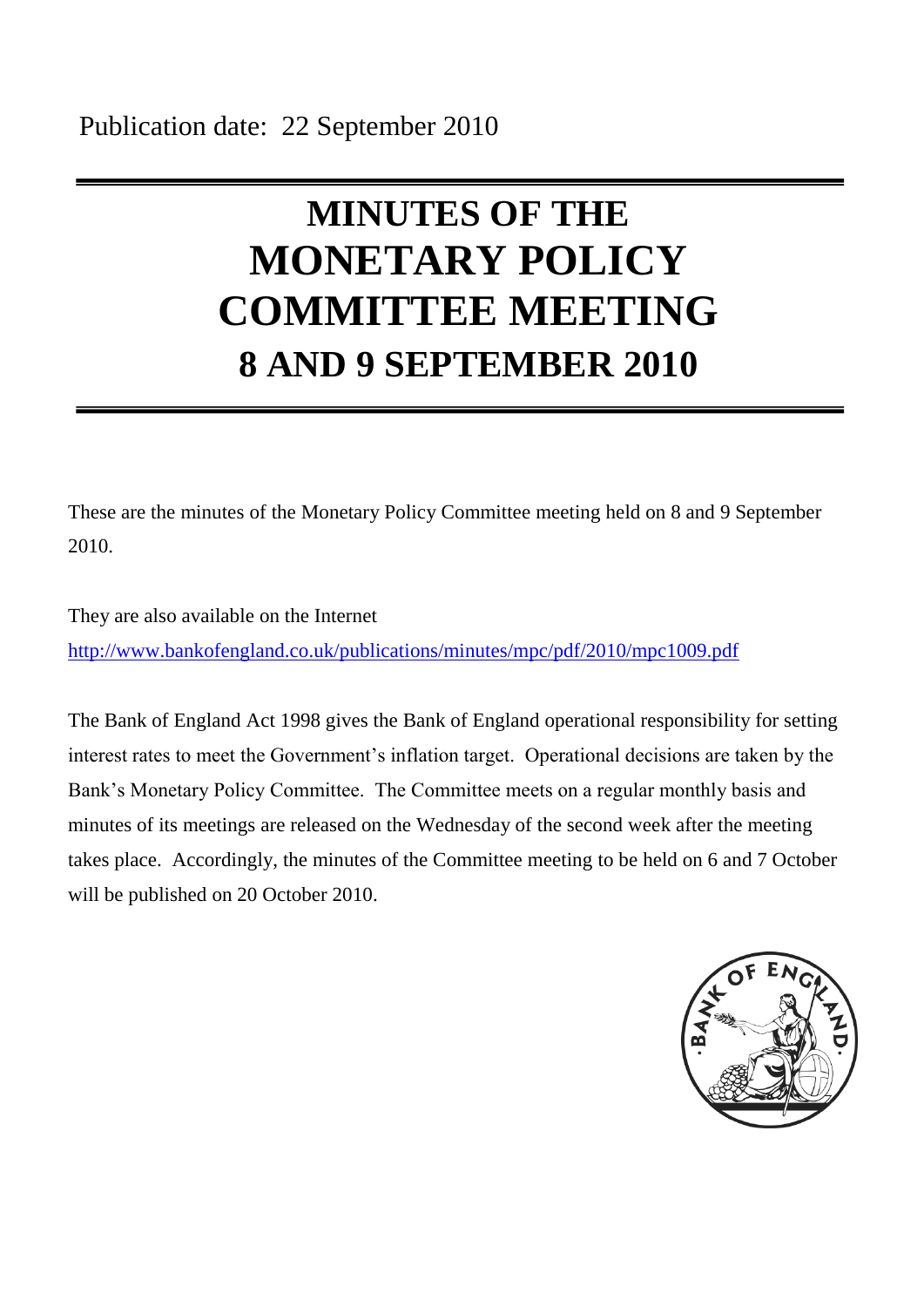# **MINUTES OF THE MONETARY POLICY COMMITTEE MEETING HELD ON 8 AND 9 SEPTEMBER 2010**

1 Before turning to its immediate policy decision the Committee discussed financial market developments; the international economy; money, credit, demand and output; and supply, costs and prices.

## **Financial markets**

2 There had been a shift down in the expected paths for official sterling, euro and dollar policy rates over the next two years implied by forward interest rates. The nominal yields on longer-term UK, US and German government debt as well as real UK and US yields had also fallen significantly over the month, and by more than could be explained by the fall in near-term interest rate expectations.

3 The decline in near-term interest rate expectations probably reflected a downward reassessment of near-term growth and inflation prospects and a consequent re-evaluation of the likely future path of policy rates.

4 There were a number of possible explanations for the decline in medium-term yields. They had probably been affected by the decision by the FOMC to reinvest maturing agency debt and mortgage-backed securities in US government debt. That decision had been followed by increased speculation about further interventions in bond markets by the Federal Reserve and, potentially, other central banks. It was also possible that the yields on major government bonds, including those of the United States, United Kingdom and Germany, had been depressed by heightened aversion to risk. Consistent with that, spreads between the yields on the debt of Germany and some high-deficit euro-area countries had risen over the month. In particular, there had been heightened concerns about future developments in Ireland. Finally, the fall in medium-term real yields could also be consistent with market participants having either revised down their view of the distribution of medium-term growth outcomes or having reassessed the likely scale of prospective desired global savings relative to investment.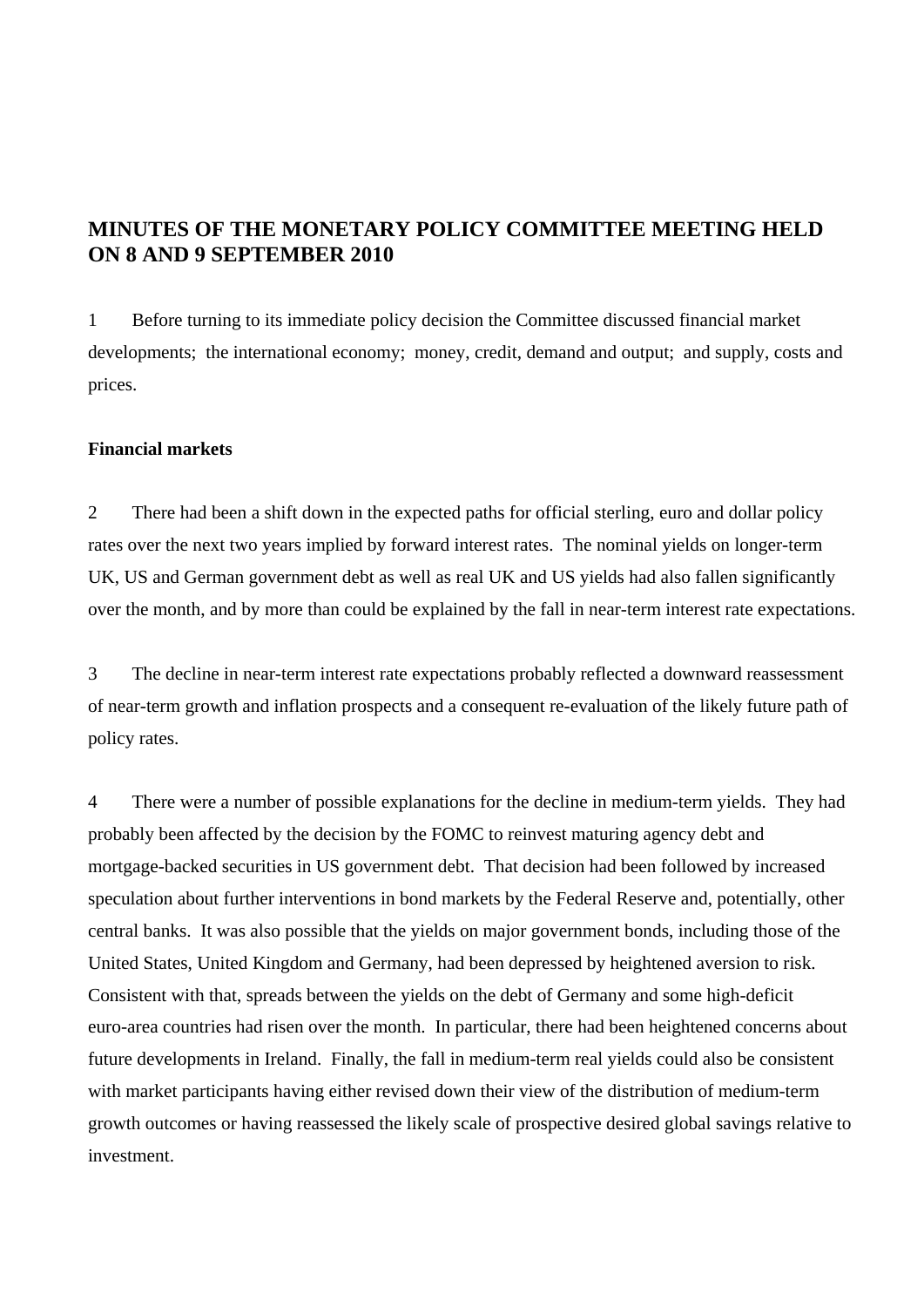5 Yields on investment-grade corporate bonds had declined over the month, as spreads over government yields had remained broadly unchanged. Most of the major equity price indices, although not the FTSE All-Share, had declined a little.

6 The Committee noted that asset price movements remained more highly correlated than usual, suggesting that market participants viewed individual asset returns as remaining unusually dependent upon global economic developments. This heightened correlation had been associated with an increased incidence of short-lived, generalised asset price rallies and declines. The transitory nature of some of these changes provided grounds for being cautious about drawing firm signals from monthly financial market developments.

# **The international economy**

7 Aggregate global growth in 2010 H1 had been comparable to pre-crisis averages, but there had been contrasting news over the month in relation to the euro area and the United States. The latest information in relation to emerging Asia had been consistent with continued robust growth.

8 GDP in the euro area had grown by 1.0% during Q2, ahead of market expectations. Within the euro area growth had been quite heterogeneous. Greek output had contracted during the quarter and in a number of peripheral countries GDP had grown only slowly. This had been more than offset by above-average growth in several northern European countries, including a 2.2% expansion in German output, the biggest quarterly rise since re-unification.

9 The exceptionally strong German growth reflected, in part, weather-related volatility in construction investment. Nevertheless, net trade and consumption had also made positive contributions. While the latest monthly data suggested that the pace of expansion was likely to ease in the third quarter, it seemed probable that some of the recent strength in domestic demand would persist.

10 Second-quarter GDP growth in the United States had been revised down to 0.4%. The non-manufacturing Purchasing Managers' Index for August had fallen significantly and pointed to only marginal further expansion, although some other data had been more positive. Other downbeat news included a fall in home sales, albeit in the aftermath of the expiry of the home-buyer tax credit.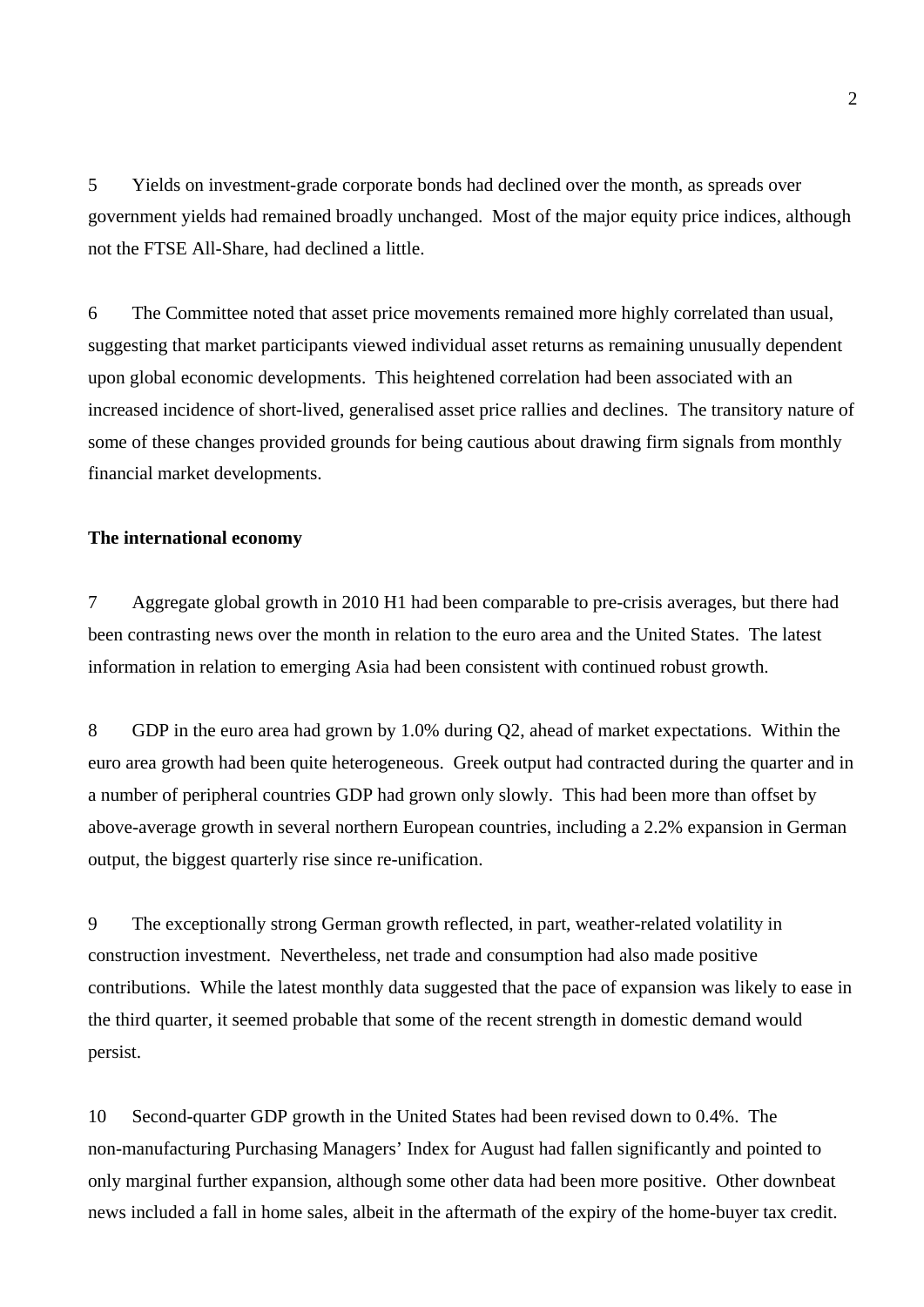The Committee had expected some easing in US growth as the temporary boost from the inventory cycle and the fiscal stimulus waned and given the headwinds to US economic recovery from property markets, high unemployment and constrained credit supply.

11 There had been mixed news in recent months about US credit supply. On the one hand, the incidence of regional bank failures was indicative of continuing strains among small US banks which were an important source of credit to small and medium-sized companies. But on the other hand, the most recent Federal Reserve survey of US senior loan officers had pointed to an easing in corporate credit conditions.

12 The latest data had suggested some moderation in the pace of expansion of some fast-growing Asian economies. This reflected, to some extent, earlier tightening in policy, and growth prospects remained robust.

## **Money, credit, demand and output**

13 Nominal GDP had increased by 1.7% during the second quarter, and had risen by nearly 6% compared with a year earlier. That rate of growth was broadly in line with the post-1997 average, though nominal domestic demand growth was stronger than that. The level of nominal GDP had recovered to around its pre-recession peak. It remained unusually difficult to identify trends in nominal demand from the latest monetary aggregates, given higher-than-normal uncertainty about the seasonal pattern of some financial companies' money holdings. Household money balances had continued to grow slowly, although there had been some pickup in the growth of private non-financial companies' money balances.

14 Credit growth had remained weak. The annual growth of total lending to individuals had remained unchanged at 0.8% in July, and secured lending to households had increased only marginally. A number of indicators had suggested a softening in housing market activity. Despite positive net capital market issuance, private non-financial companies had, in aggregate, repaid funds during July. But there had been some encouraging signs regarding future credit availability. The interim 2010 results of UK banks had generally been stronger than had been expected. Over the year to date, UK banks had raised a significant amount of gross external funding and August had been especially strong relative to previous years. The continuing ability of UK banks to do this, given the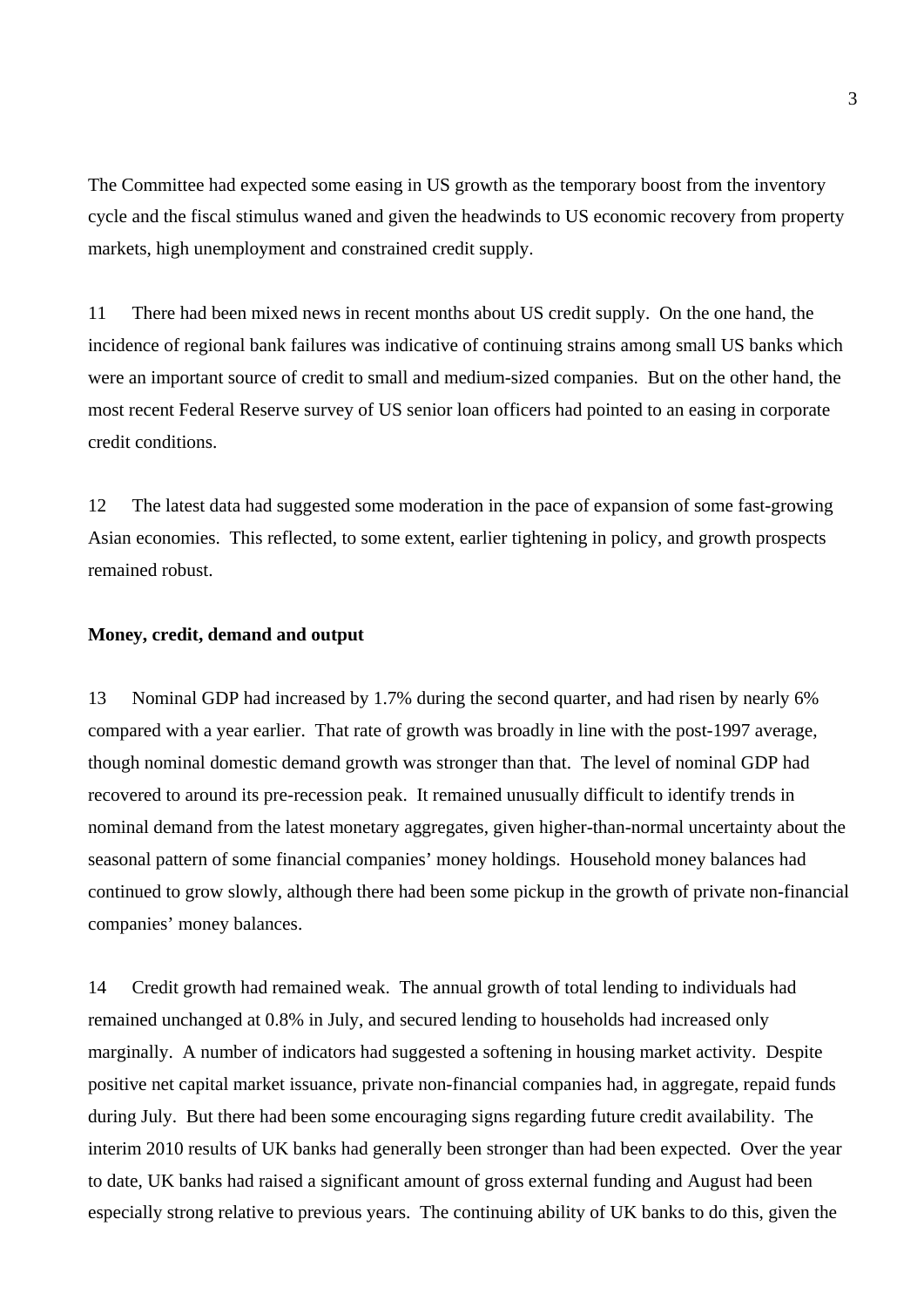scale of their refinancing needs, as well as the terms on which they achieved this financing, would be an important influence on the price and availability of credit.

15 Second-quarter GDP growth had been revised up slightly to 1.2% and growth in the first half of the year had been at around the long-run average. The expenditure breakdown suggested that investment had fallen back slightly following strong first-quarter growth and that consumption had recovered during the second quarter. Monthly indicators implied that the recovery in consumer spending had probably continued into the third quarter. Goods exports had picked up strongly during the second and third quarters, contributing to GDP growth. Services exports were estimated by the ONS, however, to have fallen. But these data were early estimates and, therefore, might be revised.

16 The manufacturing and construction sectors were estimated to have grown strongly during the second quarter and manufacturing year-on-year growth was now at its highest level for over fifteen years. One explanation for this was that the output of those sectors had declined by most during the recession and it was likely that there was significant spare capacity to accommodate a rebound in demand in those sectors. A related factor was that the manufacturing sector was probably benefiting more than services from the continuing replenishment of inventories and the past depreciation of sterling.

17 A number of indicators suggested that service sector growth might decline during the second half of the year; that would probably also be associated with a slowing in the overall growth rate of the economy. There were a number of reasons why such slowing might materialise. One was that the demand for business and consumer services might have been affected by uncertainty about the impact of the Budget plans ahead of the Spending Review. Another was that discretionary spending on services might have been held back as households responded to an expected squeeze in their disposable incomes. Overseas demand for some exported UK business and financial services might have softened, mitigating the benefit for those exporters from the past depreciation of sterling and recovery in the global economy. It was quite likely that the recovery in the United Kingdom would not be smooth and that growth in some quarters would be relatively slow.

4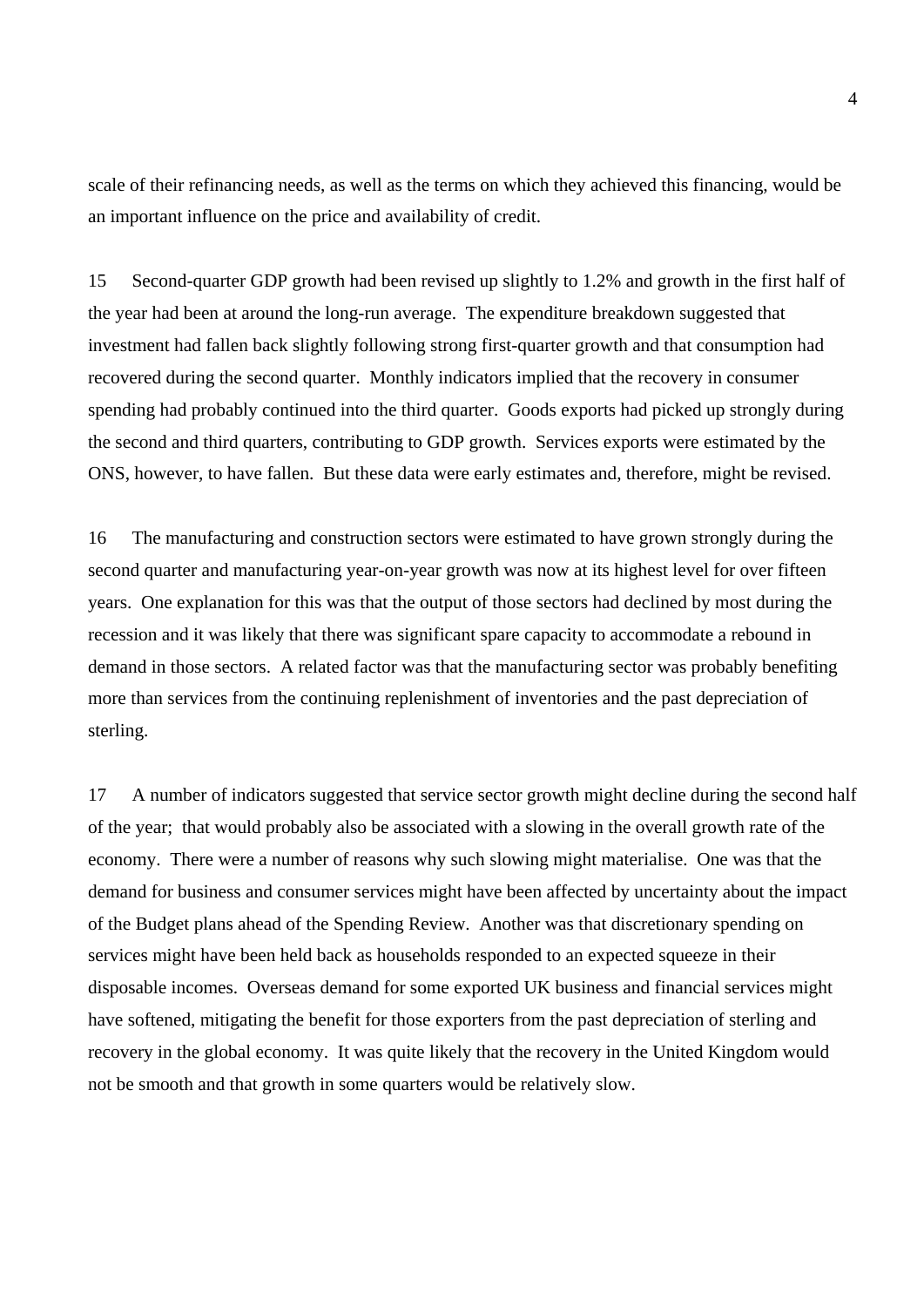#### **Supply, costs and prices**

18 CPI inflation had fallen to 3.1% in July, as both twelve-month services and goods price inflation had dropped back. Following the usual pre-release arrangements, an advance estimate for twelve-month CPI inflation of 3.1% in August had been provided to the Governor ahead of publication. A detailed breakdown was not yet available. Also in line with pre-release arrangements, the Governor informed the Committee that producer input prices had fallen by 0.5% in August, reflecting in part lower oil and fuel prices. The annual rate of growth had slowed to just over 8% from a little under 11% a month earlier, the lowest for six months. Producer output prices had remained unchanged in August, though the annual growth rate had been 4.7%.

19 Near-term prospects for inflation remained unusually uncertain and sensitive to the impact of a number of factors whose impact was difficult to evaluate accurately. These included the extent and timing of the pass-through of the rise in the standard rate of VAT to 20% in January; the size and timing of any impact on food prices from the recent increase in world grain prices; and the extent to which the past depreciation of sterling would continue to boost consumer prices. As always, near-term inflation prospects would be sensitive to any unexpected changes in energy prices.

20 Some survey measures of short and medium-term inflation expectations had either remained unchanged or had edged up upon the month. But the Barclays Basix measures of inflation expectations for one, two and five years ahead had fallen substantially – by around 1 percentage point between May and August. These were unusually large declines but it would be unwise to read too much into the movements at present. Medium-term UK breakeven inflation expectations derived from financial prices were unchanged over the month.

21 Pay settlements continued to be subdued. Over the year to date, private sector settlements had been mostly in the 1%-2% range. After stripping out the effect of multi-year deals, public sector settlements had averaged around 0.5% in the year to July. According to the average weekly earnings (AWE) measure, whole-economy total pay had increased by 1.3% in the three months to June compared with a year earlier.

22 The LFS employment measure had risen by 184,000 in the three months to June by comparison with the previous non-overlapping quarter. This reflected in part a rise in the number of full-time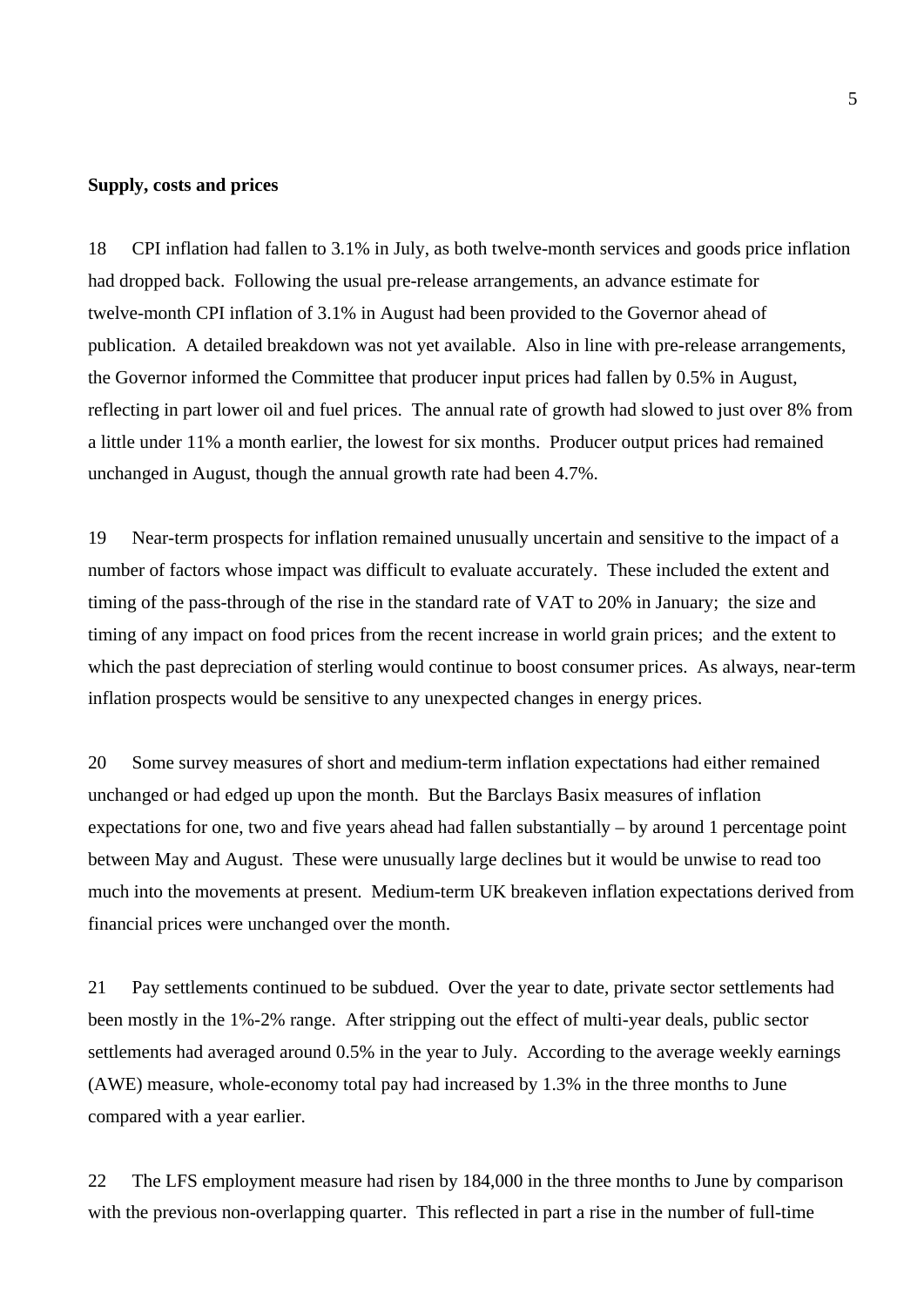employees, the first three-monthly increase for around two years. The rise in employment was consistent with GDP and a wide range of survey data showing strong growth during the second quarter. Both the LFS and the more timely claimant count measures of the level of unemployment had fallen.

#### **The immediate policy decision**

23 The Committee reviewed how the key risks to the medium-term outlook for inflation had changed over the month. The first key risk was that the prolonged period of above-target inflation would lead inflation expectations to drift up, making it more costly to bring inflation back to target. The second key risk was that private demand would not grow sufficiently quickly to replace the waning boost from the working out of the stock cycle and public spending, thus increasing the margin of spare capacity in the economy and causing inflation to fall materially below the target in the medium term.

24 In relation to the first risk, CPI inflation had remained unchanged at 3.1% during August, although pay growth measures had remained subdued. Most indicators of inflation expectations were broadly unchanged. Overall, the Committee judged that the upside risk to inflation expectations, and so the inflation outlook, remained but had not changed materially over the month.

25 With regard to the second risk, developments over the month were on balance consistent with a reduction in growth prospects for the second half of 2010. In the latest vintage of ONS data, private sector final demand had been broadly flat during the first half of the year as a whole. Instead, growth had been accounted for by contributions from stockbuilding and public expenditure, both of which would fall back in due course. Some indicators also suggested that service sector output growth could weaken during the second half of the year. There had, however, been more promising information about the strength of consumption in the third quarter.

26 Overseas developments had been mixed. The latest indicators suggested slowing growth in the United States and that second-quarter GDP growth had been stronger than expected in the euro area. But it was unclear whether this signalled a significant change in the prospects for growth in those regions and so for UK net trade, or was merely a manifestation of the normal volatile pattern of growth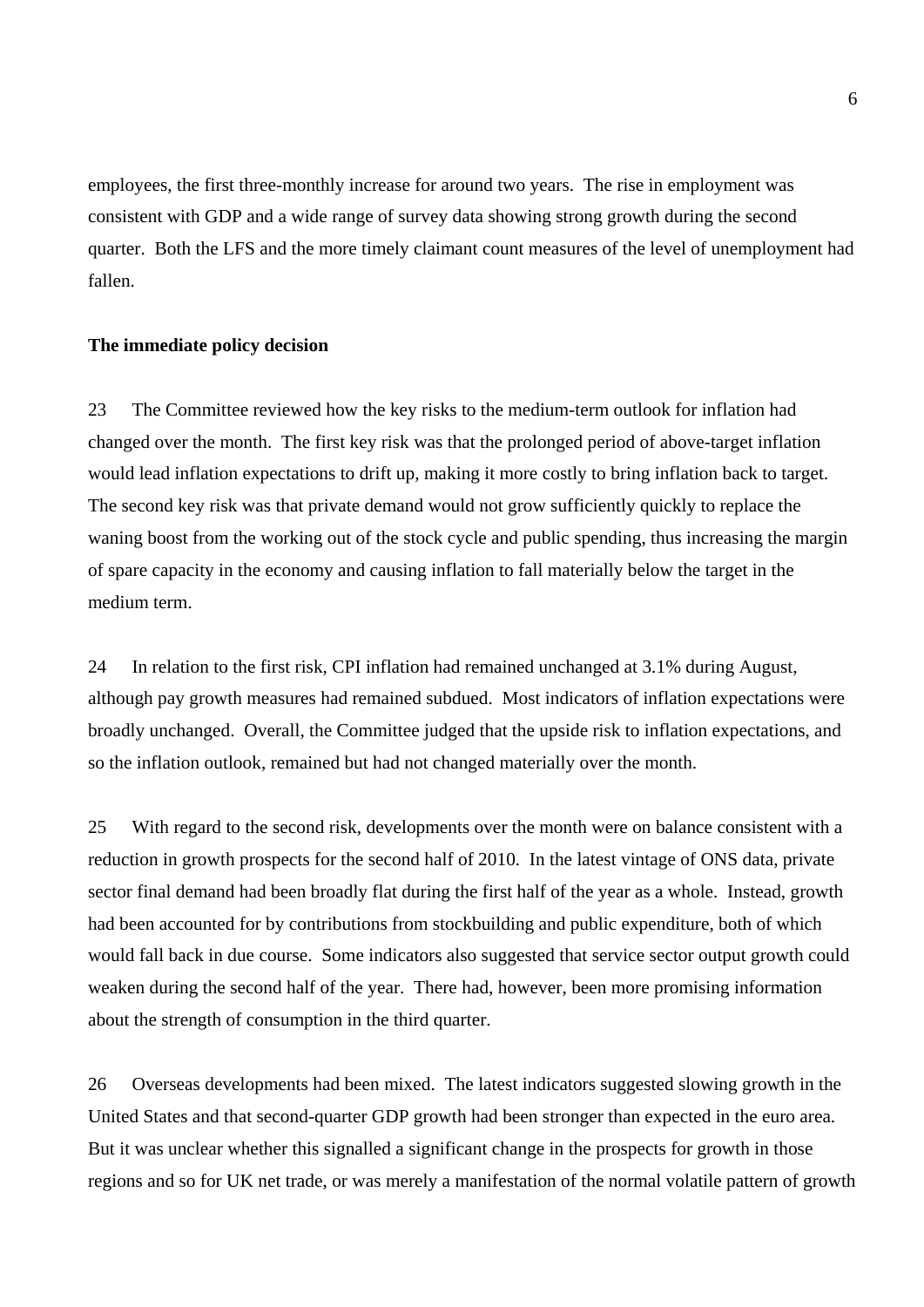that occurred during recoveries. Financial market participants' perceptions of the risks associated with some euro-area countries had probably risen over the month.

27 International short and medium-term interest rates had declined substantially over the month. Those falls, insofar as they had reflected revised views about the future course of monetary policy, would be likely to stimulate activity at home and overseas. Moreover, the external financing raised by UK banks during August, and over the year as a whole, would contribute to the necessary restructuring of their balance sheets. That restructuring, which would take a long time to complete, was a pre-condition for an eventual normalisation in credit conditions.

28 Committee members differed in their interpretation of these developments for the balance of risks to activity and so inflation in the medium term. A number of members thought there had been either a slight reduction or little change to this risk, with weaker news about the prospects for activity during 2010 H2 and the boost from lower market interest rates acting in opposite directions. Other members thought that recent developments indicated that the headwinds to a recovery in private sector demand in the United Kingdom and overseas were somewhat stronger than previously thought, and that the downside risks to activity had increased. One member was also concerned that the risk of an adverse hit to the supply capacity of the economy had increased in recent months. That would occur if a decline in growth during the second half of the year prompted companies, which had been holding on to underutilised resources in anticipation of a faster recovery in activity, to shed more labour and scrap more capital.

29 On balance, most members thought that the current level of Bank Rate and stock of asset purchases financed by the issuance of central bank reserves remained appropriate to balance the risks to the inflation outlook in the medium term. But both key risks were substantial, and these members stood ready to respond in either direction as the balance of risks evolved. For some of those members, the probability that further action would become necessary to stimulate the economy and keep inflation on track to hit the target in the medium term had increased.

30 One member continued to take a different view. For this member, the data on the month had not changed his assessment that it was appropriate to start to withdraw some of the exceptional monetary stimulus provided by cutting Bank Rate to 0.5% alongside the programme of asset purchases. The strength of global growth and the rebound in domestic demand over the past year suggested that the